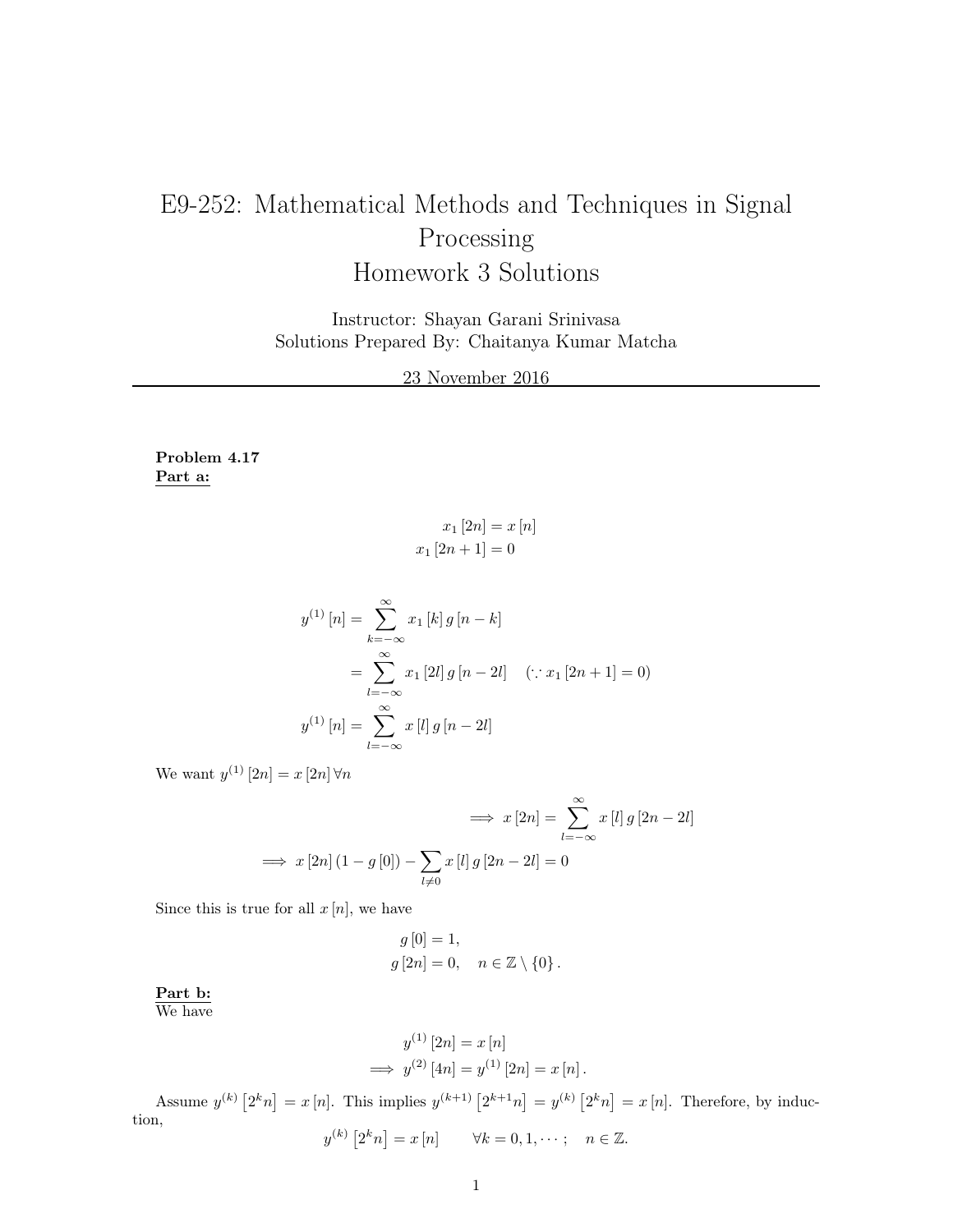## Part c:

$$
G(z) = \frac{1}{2}z + 1 + \frac{1}{2}z^{-1}.
$$

Following shows  $y^{(k)}[n]$  for an example  $x[n]$  and different choices of k.



## Part d:

As  $k \to \infty$ , the function  $y^{(\infty)}(t)$  is a continuous function that linearly interpolates the samples  $x[n]$  and  $x[n+1]$  in the interval  $t \in [n, n+1]$ ,  $n \in \mathbb{Z}$ .

From Problem 4.18, the closed form expression for  $y^{(\infty)}(t)$  is

$$
y^{(\infty)}(t) = \sum_{n=-\infty}^{\infty} x[n] g^{(\infty)}(t-n)
$$

where

$$
g^{(\infty)}(t) = \begin{cases} 1 - x, & 0 \le x \le 1 \\ 1 + x, & -1 \le x < 0 \\ 0 & \text{otherwise.} \end{cases}
$$

From the figure we can see that  $y^{(\infty)}(t)$  is continuous everywhere but need not be differentiable everywhere.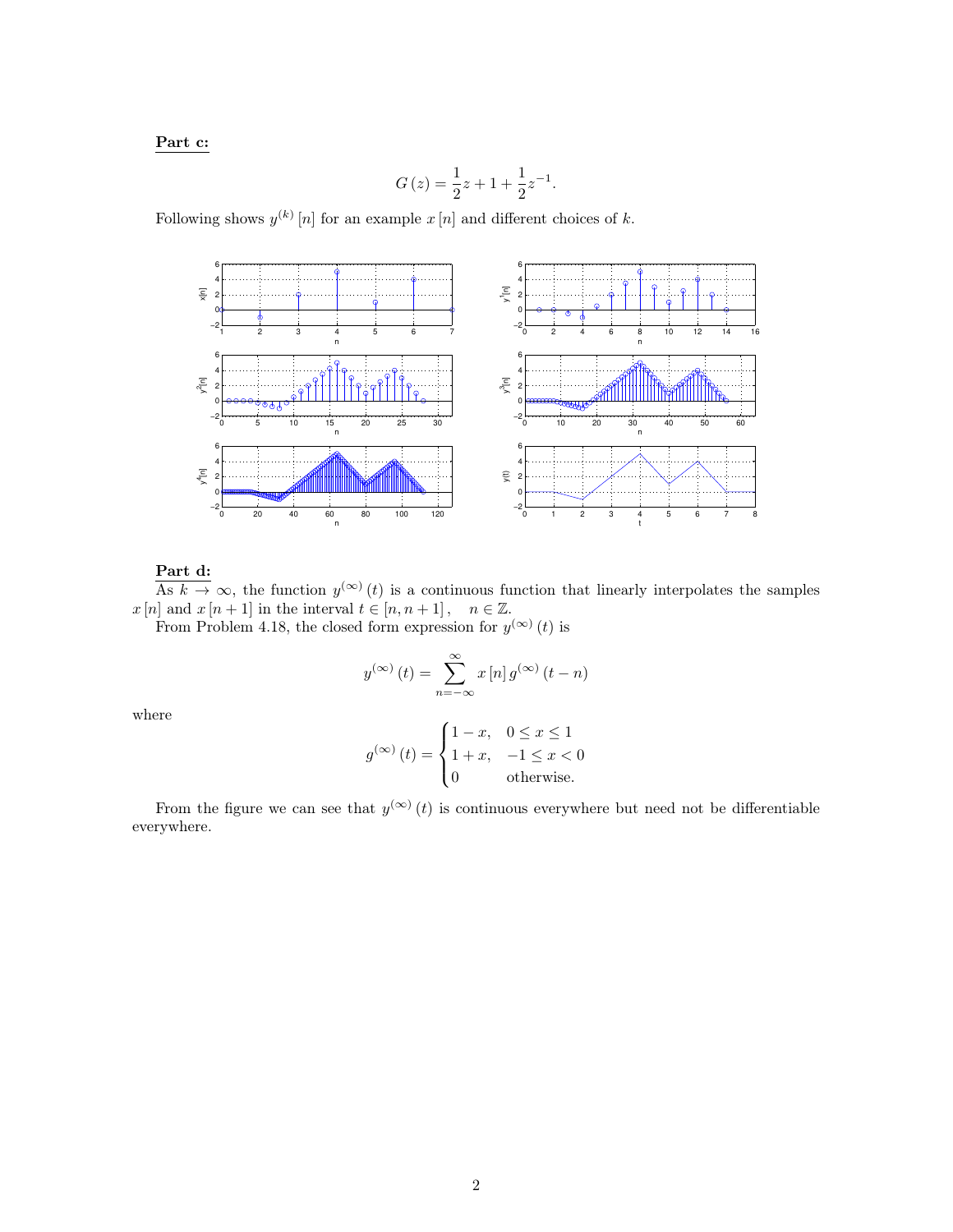Problem 4.18 Part a: We have

$$
f^{(0)} [n] = \delta [n]
$$
  
\n
$$
f^{(1)} [n] = c [n] * f^{(0)} [2n] = c [n].
$$
  
\n
$$
f^{(k)} [n] = c [n] * f^{(k-1)} [2n].
$$

where

$$
C(z) = \frac{1}{2}z + 1 + \frac{1}{2}z^{-1}.
$$



From the plots, we can observe that

$$
f^{(\infty)}(t) = \begin{cases} 1 - x, & 0 \le x \le 1 \\ 1 + x, & -1 \le x < 0 \\ 0, & \text{otherwise.} \end{cases}
$$

You can prove this formally as follows:

c [n] and  $f^{(0)}[n]$  are even functions. Therefore,  $f^{(k)}[n]$  and  $f^{(\infty)}(t)$  are all even functions. We will prove only for  $t \geq 0$ .

Observation 1:  $f^{(k)}[n]$  is non-zero only for  $-(2^k-1) \le n \le (2^k-1)$  and  $f^{(k)}[n] \ge 0$ .

Proof: (By induction) This is true for  $k = 0, 1$ . Assume that it is true for  $f^{(k)}[n]$  i.e.,  $F^{(k)}(z)$ is a polynomial with  $-(2^k-1)$  and  $(2^k-1)$  as the least and highest order of z and all coefficients positive. We have

$$
F^{(k+1)}(z) = C(z) F^{(k)}(z^2)
$$

 $F^{(k)}(z^2)$  has  $-(2^{k+1}-2)$  and  $(2^{k+1}-2)$  as the least and highest order of z. Since  $C(z)$  =  $\frac{1}{2}z+1+\frac{1}{2}z^{-1}$  and  $F^{(k)}(z^2)$  has all positive coefficients, therefore  $F^{(k+1)}(z)$  has  $-\left(2^{k+1}-1\right)$  and  $(2^{k+1} - 1)$  as the least and highest order of z.

Observation 2:  $f^{(k)}[n] = 1 - \frac{n}{2^k}, 0 \le n \le (2^k - 1)$ 

Proof: (By induction) This is true for  $k = 0, 1$ . Assume that it is true for  $f^{(k)}[n]$ .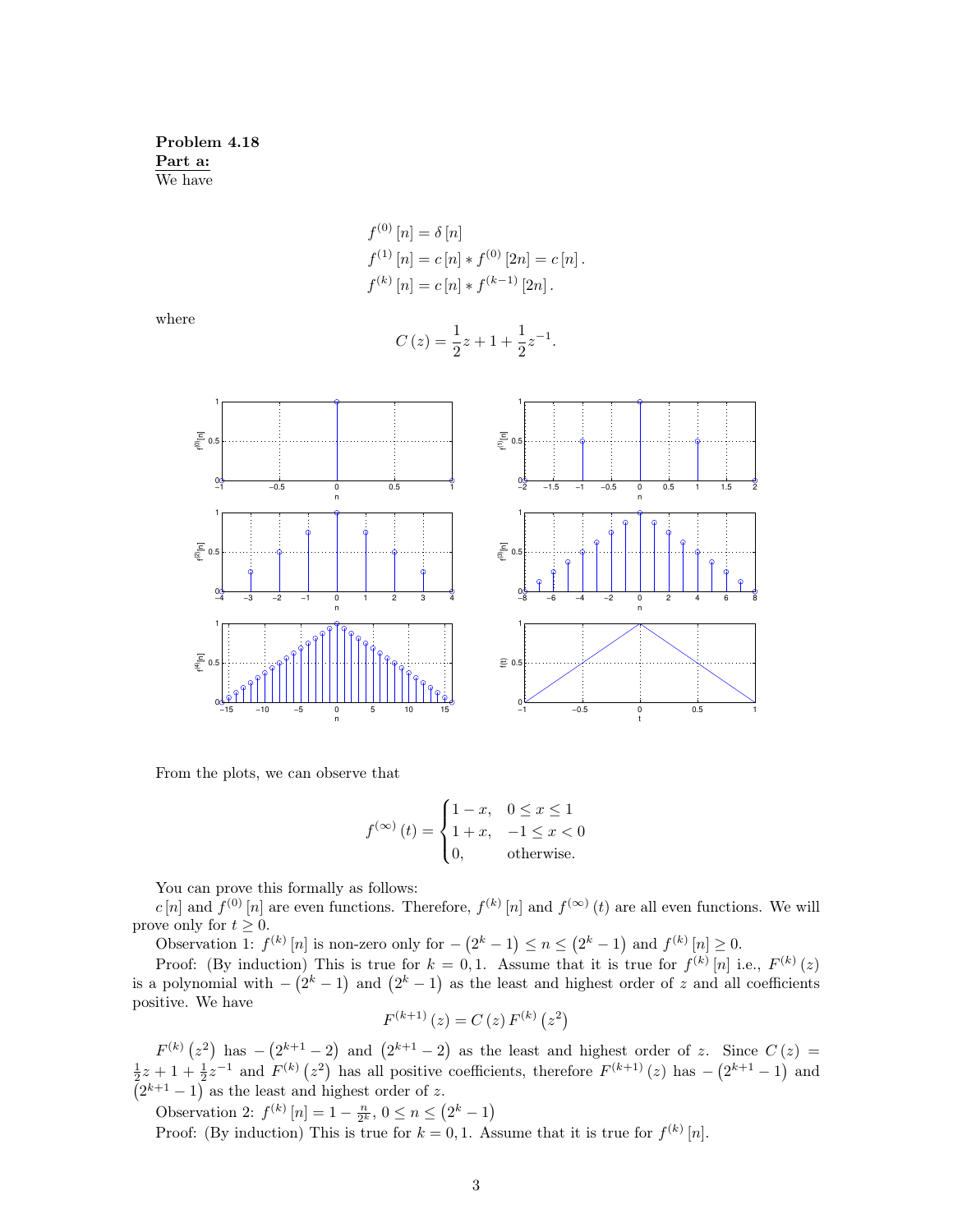$$
f^{(k+1)}[n] = \sum_{i=-\infty}^{\infty} f^{(k)}[i] c [n-2i]
$$
  
= 
$$
\begin{cases} f^{(k)}\left[\frac{n}{2}\right] & , n \text{ is even} \\ \frac{1}{2} f^{(k)}\left[\frac{n-1}{2}\right] + \frac{1}{2} f^{(k)}\left[\frac{n+1}{2}\right] & , n \text{ is odd.} \end{cases}
$$
  
= 
$$
\begin{cases} 1 - \frac{n}{2^{k+1}} & , n \text{ is even} \\ \frac{1}{2} \left(1 - \frac{n-1}{2^{k}}\right) + \frac{1}{2} \left(1 - \frac{n+1}{2^{k}}\right) & , n \text{ is odd.} \end{cases}
$$
  
= 
$$
\begin{cases} 1 - \frac{n}{2^{k+1}} & , n \text{ is even} \\ 1 - \frac{n}{2^{k+1}} & , n \text{ is odd.} \end{cases}
$$
  

$$
f(\infty) \left(\frac{n}{2}\right) = f^{(k)}(n) - 1 = \frac{n}{2^{k+1}}
$$

$$
f^{(\infty)}\left(\frac{n}{2^k}\right) = f^{(k)}\left(n\right) = 1 - \frac{n}{2^k}
$$
  
\n
$$
\implies f^{(\infty)}\left(t\right) = 1 - t, \quad t = 0, \frac{1}{2^k}, \frac{2}{2^k}, \frac{3}{2^k} \cdots; \quad \forall k.
$$

Taking  $k \to \infty$ , we have  $f^{(\infty)}(t) = 1 - t$ ,  $t \in [0, 1]$ . Since  $f^{(\infty)}(t)$  is an even function, we have

$$
f^{(\infty)}(t) = \begin{cases} 1 - x, & 0 \le x \le 1 \\ 1 + x, & -1 \le x < 0 \\ 0, & \text{otherwise.} \end{cases}
$$

Part b:

$$
g^{(0)}[n] = s[n]
$$
  
\n
$$
g^{(k)}\left[\frac{2n}{2^k}\right] = g^{(k-1)}\left[\frac{n}{2^{k-1}}\right],
$$
  
\n
$$
g^{(k)}\left[\frac{2n+1}{2^k}\right] = \frac{1}{2}g^{(k-1)}\left[\frac{n}{2^{k-1}}\right] + \frac{1}{2}g^{(k-1)}\left[\frac{n+1}{2^{k-1}}\right]
$$

.

Notice that  $g^{(\infty)}(t)$  is linear in s[n] i.e., if  $g_1(t)$  is obtained with  $g^{(0)}[n] = s_1[n]$  and  $g_2^{(\infty)}(t)$  is obtained with  $g^{(0)}[n] = s_2[n]$ , then with  $g^{(0)}[n] = as_1[n] + bs_2[n]$  results in  $g^{(\infty)}(t) = ag_1^{(\infty)}(t) +$  $bg_2^{(\infty)}(t)$  for any constants a, b.

Also, if  $g(t)$  is obtained with  $g^{(0)}[n] = s[n]$ , then  $g^{(0)}[n] = s[n]$  will result in  $g^{(\infty)}(t) = g(t-k)$ . From the part 1, we know that  $g^{(0)}[n] = \delta[n]$  results in  $g(t) = f^{(\infty)}(t)$ . Therefore,

$$
g^{(0)}[n] = s[n] = \sum_{i=-\infty}^{\infty} \delta[i-n] g[i]
$$

$$
\implies g^{(\infty)}(t) = \sum_{i=-\infty}^{\infty} g[i] f^{(\infty)}(i-t).
$$

Part c:

We have

$$
f(t) = f(2x) + \frac{9}{16} [f(2x+1) + f(2x-1)] - \frac{1}{16} [f(2x+3) + f(2x-3)].
$$

i.e.,

$$
f^{(k)}[n] = c[n] * f^{(k-1)}[2n]
$$

where  $C(z) = 1 + \frac{9}{16} \left[ z + z^{-1} \right] - \frac{1}{16} \left[ z^3 + z^{-3} \right]$ . Following shows  $f^{(k)}[n]$  for different values of k as well as  $f^{(\infty)}(t)$ .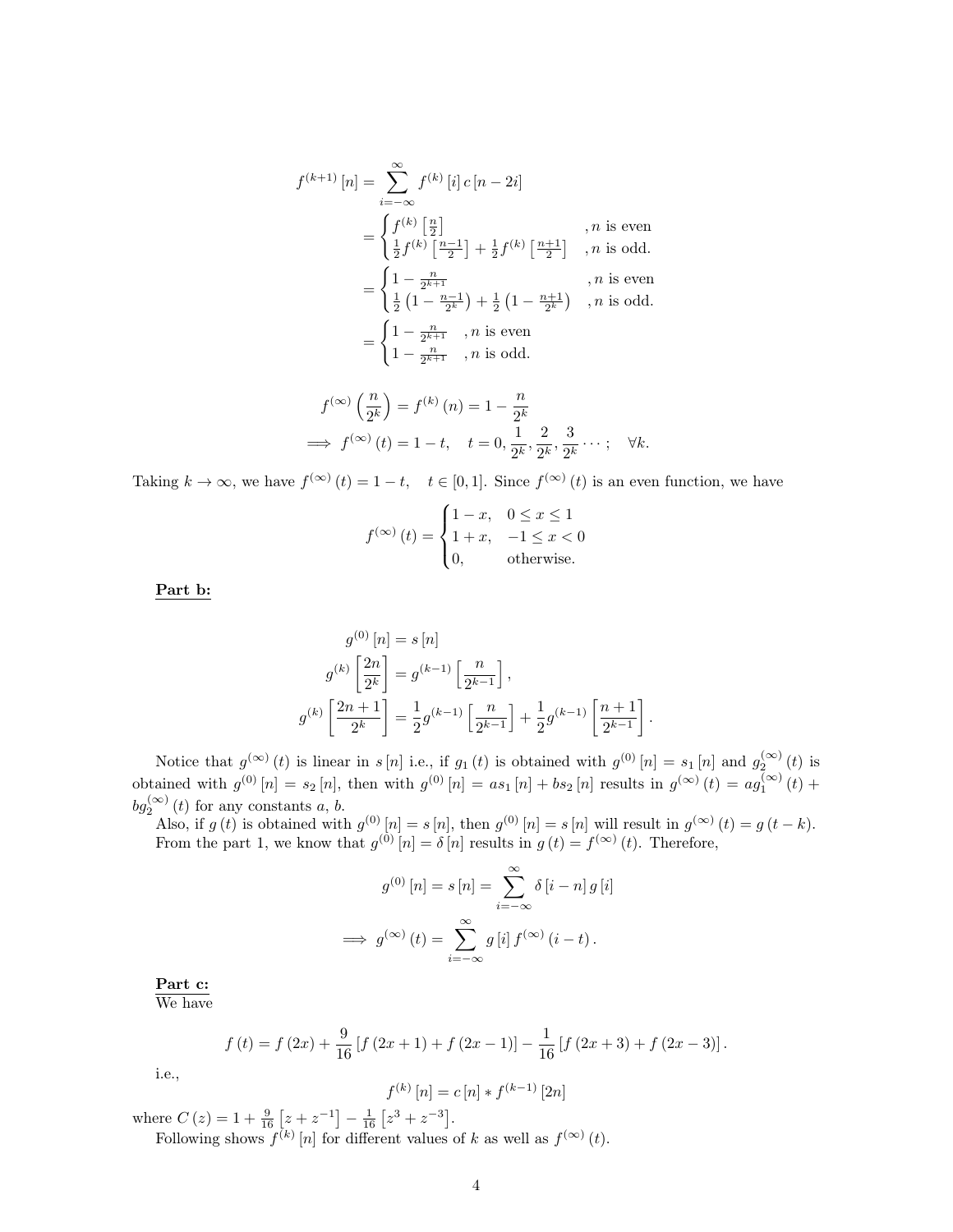

Similar to part b, we have

$$
g^{(\infty)}(t) = \sum_{i=-\infty}^{\infty} g[i] f^{(\infty)}(i-t).
$$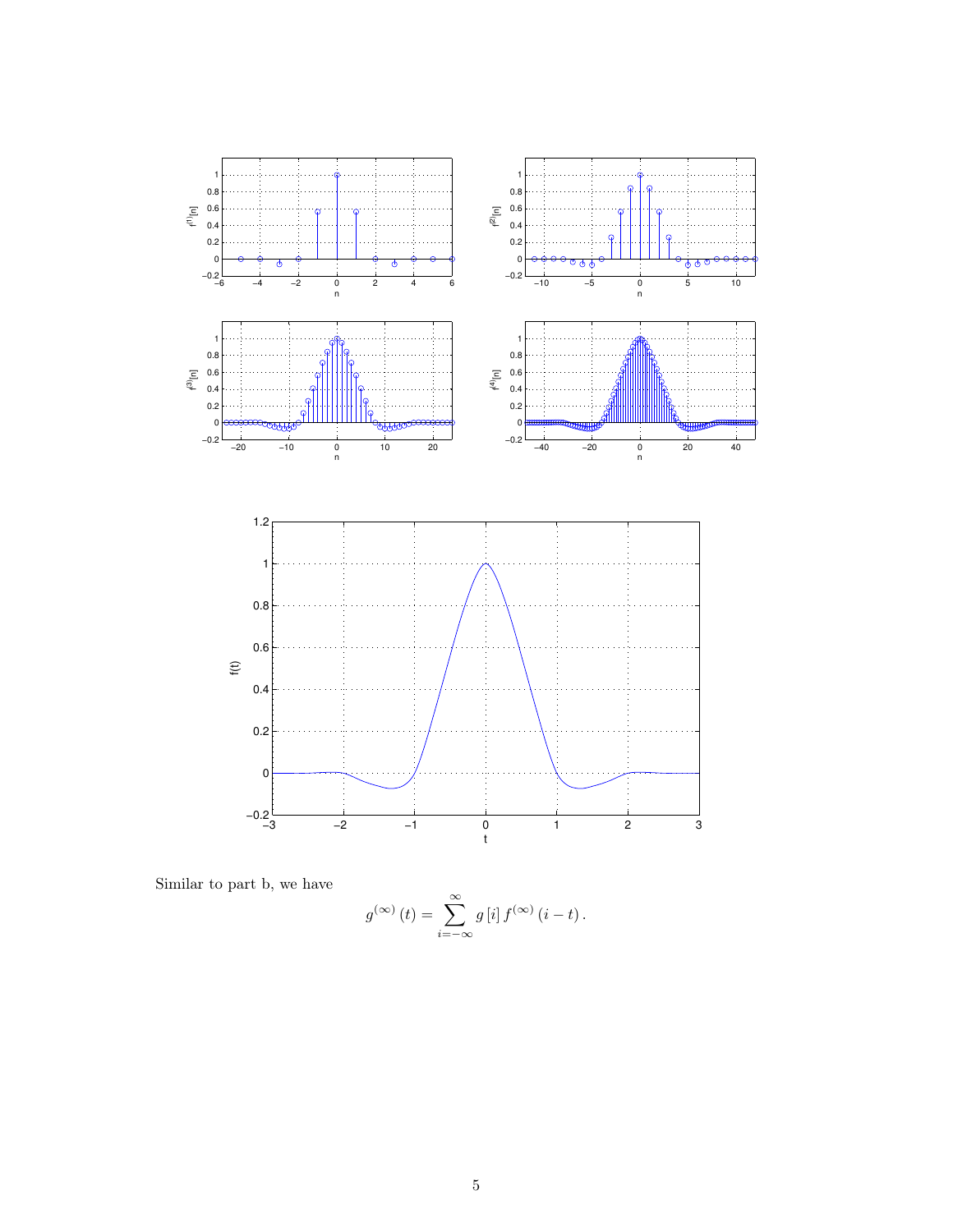

Let L be the length of the input sequence i.e.,  $x[n]$  is restricted to  $0 \le n \le L - 1$ . Therefore,

$$
y_1 [0] = \frac{1}{\sqrt{2}} (x [0] - x [L - 1])
$$
  
\n
$$
y_1 [n] = \frac{1}{\sqrt{2}} (x [n] - x [n - 1]), \quad n = 1, 2, \dots, L - 1.
$$

$$
y_2 [0] = \frac{1}{\sqrt{2}} (x [0] + x [L - 1])
$$
  
\n
$$
y_2 [n] = \frac{1}{\sqrt{2}} (x [n] + x [n - 1]), \quad n = 1, 2, \dots, L - 1.
$$

Energy at the input is

$$
E_{ip} = \sum_{n=0}^{L-1} (x[n])^2
$$

Case  $L$  is odd:

$$
\bar{y}_1[n] = \begin{cases}\n\frac{1}{\sqrt{2}} (x [0] - x [L - 1]), & n = 0 \\
\frac{1}{\sqrt{2}} (x [2n] - x [2n - 1]), & n = 1, \dots, \frac{L - 1}{2}\n\end{cases}
$$
\n
$$
\bar{y}_2[n] = \begin{cases}\n\frac{1}{\sqrt{2}} (x [0] + x [L - 1]), & n = 0 \\
\frac{1}{\sqrt{2}} (x [2n] + x [2n - 1]), & n = 1, \dots, \frac{L - 1}{2}\n\end{cases}
$$
\n
$$
\implies (\bar{y}_1[n])^2 + (\bar{y}_2[n])^2 = \begin{cases}\n(x [0])^2 + (x [L - 1])^2, & n = 0 \\
(x [2n])^2 + (x [2n - 1])^2, & n = 1, \dots, \frac{L - 1}{2}\n\end{cases}
$$

Energy at the output is

$$
\sum_{n=0}^{\frac{L-1}{2}} \left( (\bar{y}_1 [n])^2 + (\bar{y}_2 [n])^2 \right) = (x [0])^2 + (x [L-1])^2
$$
  
+  $(x [2])^2 + (x [1])^2 + (x [4])^2 + (x [3])^2 + \dots + (x [L-1])^2 + (x [L-2])^2$   
=  $(x [L-1])^2 + \sum_{n=0}^{L-1} (x [n])^2$   
>  $E_{ip}$ .

Therefore the energy is not conserved. Case  ${\cal L}$  is even: